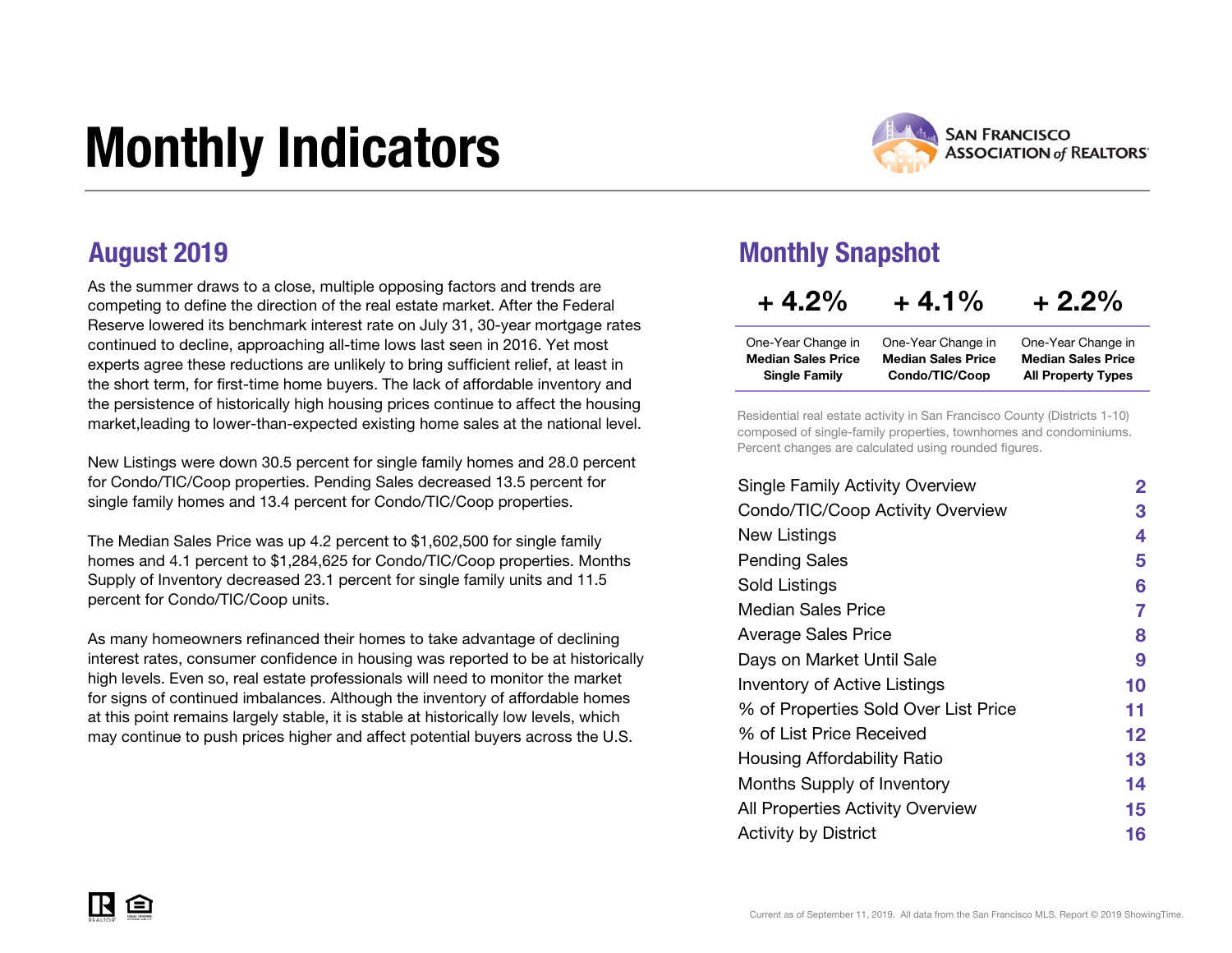## Single Family Activity Overview

Key metrics by report month and for year-to-date (YTD) starting from the first of the year.



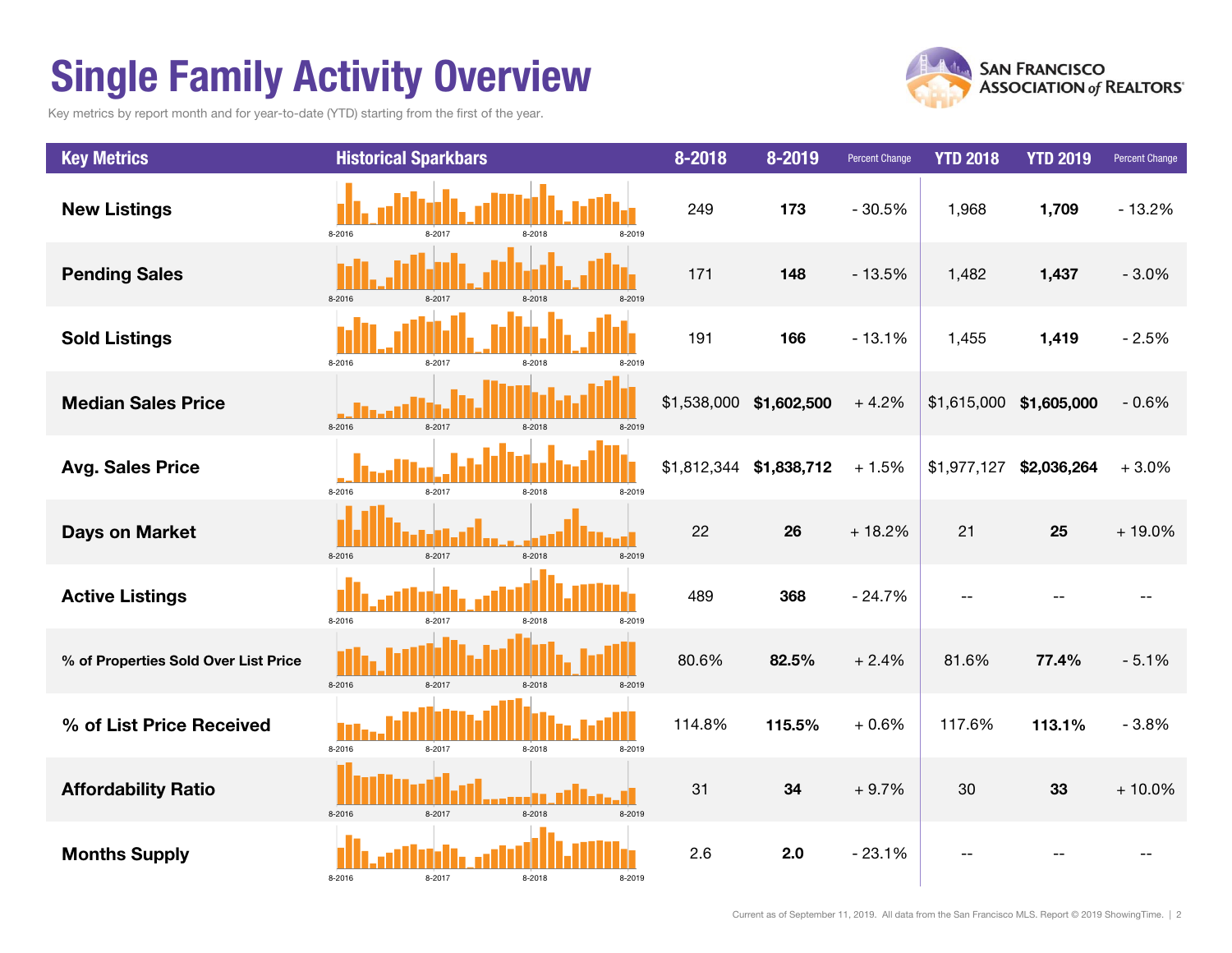## Condo/TIC/Coop Activity Overview

Key metrics by report month and for year-to-date (YTD) starting from the first of the year.



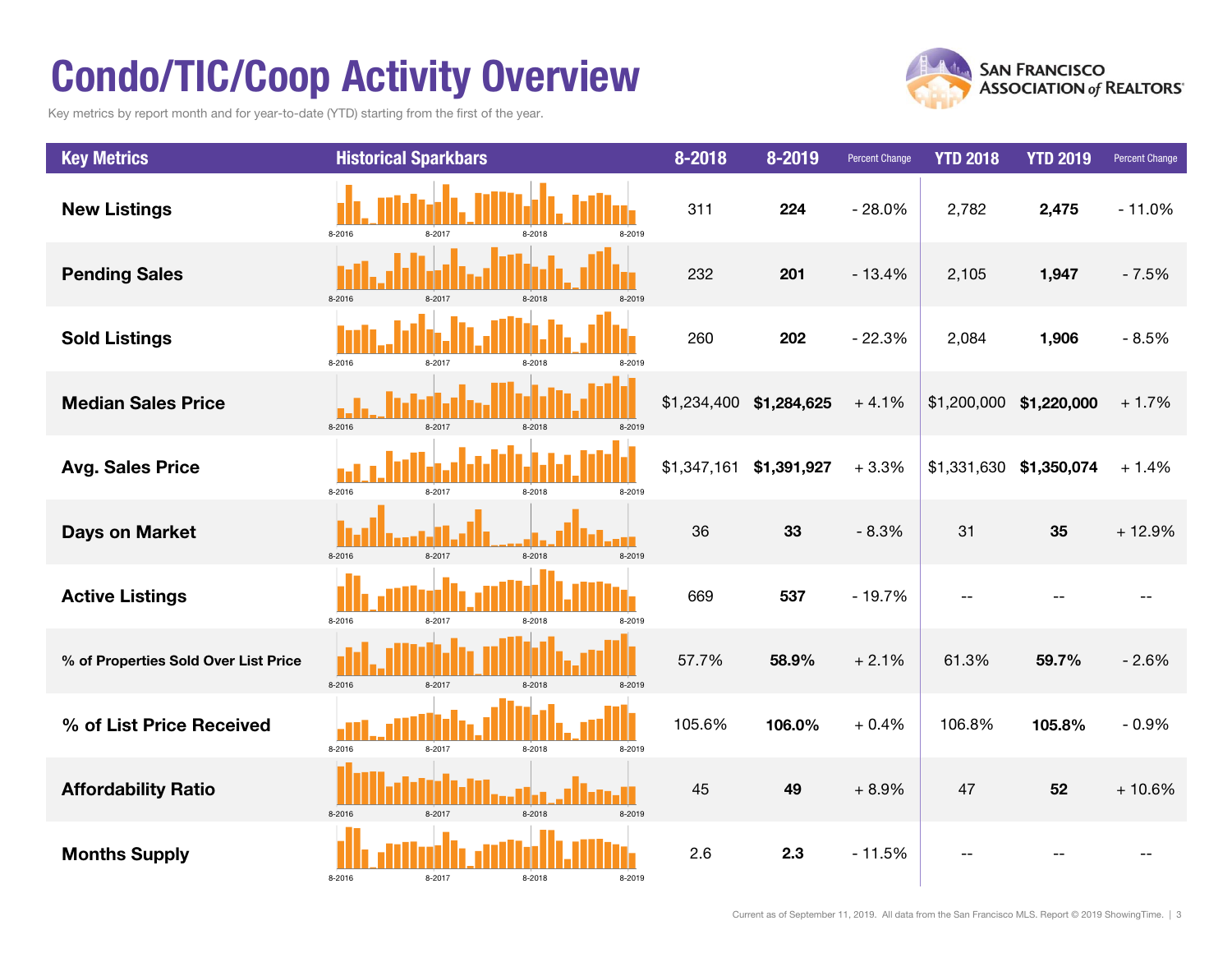### New Listings

A count of the properties that have been newly listed on the market in a given month.





| <b>New Listings</b> | Single<br>Family | Year-Over-Year<br>Change | Condo/TIC/<br>Coop | Year-Over-Year<br>Change |
|---------------------|------------------|--------------------------|--------------------|--------------------------|
| Sep-2018            | 338              | $+12.3%$                 | 452                | $+3.0\%$                 |
| Oct-2018            | 258              | $+7.9%$                  | 341                | $+3.6%$                  |
| Nov-2018            | 158              | $+9.0\%$                 | 196                | $-6.2\%$                 |
| Dec-2018            | 82               | $+5.1\%$                 | 121                | $-6.2\%$                 |
| Jan-2019            | 221              | +17.6%                   | 353                | $-4.3%$                  |
| Feb-2019            | 187              | $-10.1%$                 | 301                | $-15.7%$                 |
| Mar-2019            | 238              | $-14.4%$                 | 347                | $-8.4%$                  |
| Apr-2019            | 248              | $-8.5\%$                 | 368                | $-2.6%$                  |
| May-2019            | 269              | $-0.7%$                  | 352                | $-4.9%$                  |
| Jun-2019            | 216              | $-18.2%$                 | 264                | $-26.3%$                 |
| Jul-2019            | 157              | $-34.3%$                 | 266                | $+2.3%$                  |
| Aug-2019            | 173              | $-30.5\%$                | 224                | $-28.0\%$                |
| 12-Month Avg        | 212              | $-6.8\%$                 | 299                | $-7.8%$                  |

#### Historical New Listings by Month

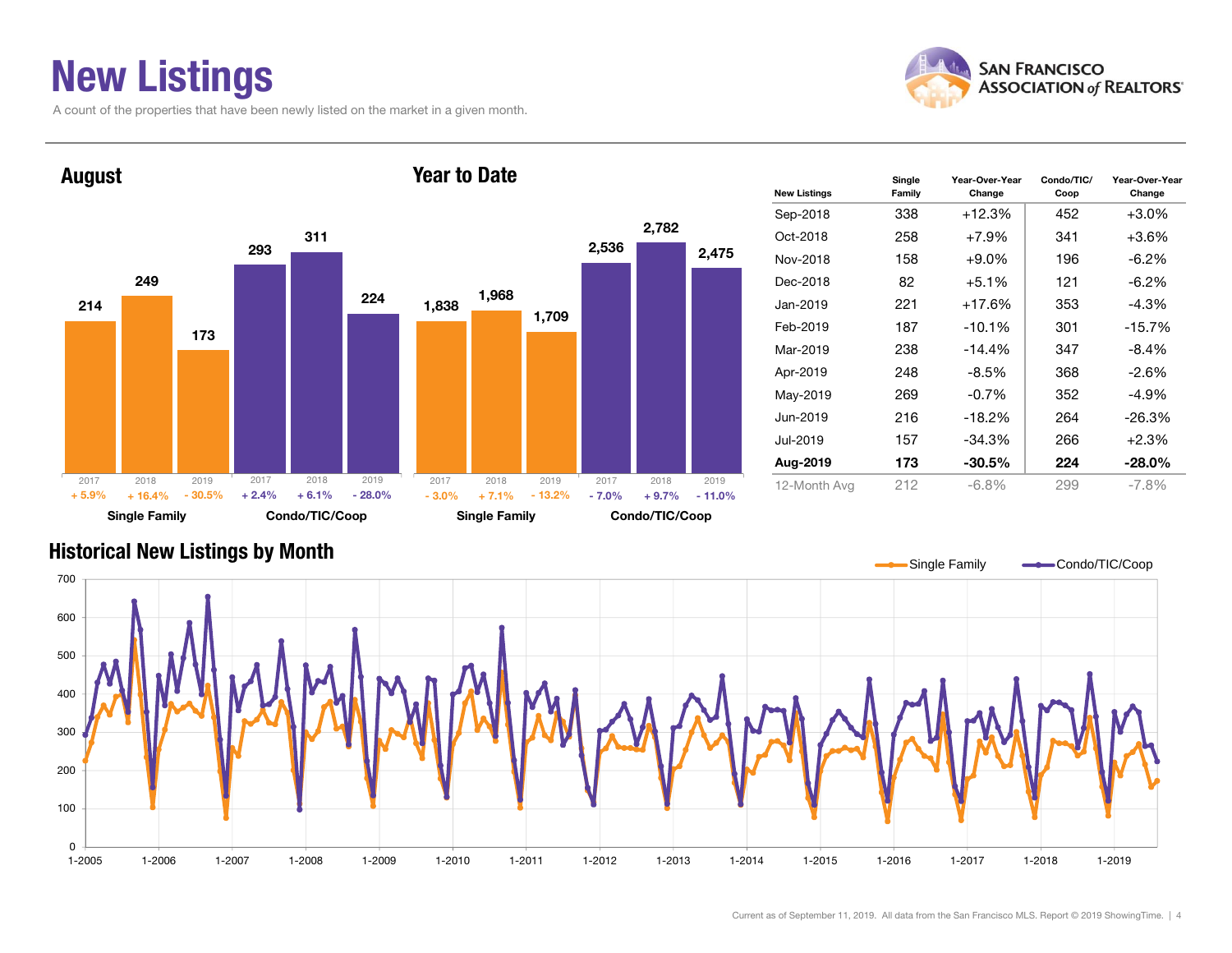### Pending Sales

A count of the properties on which offers have been accepted in a given month.





#### Historical Pending Sales by Month

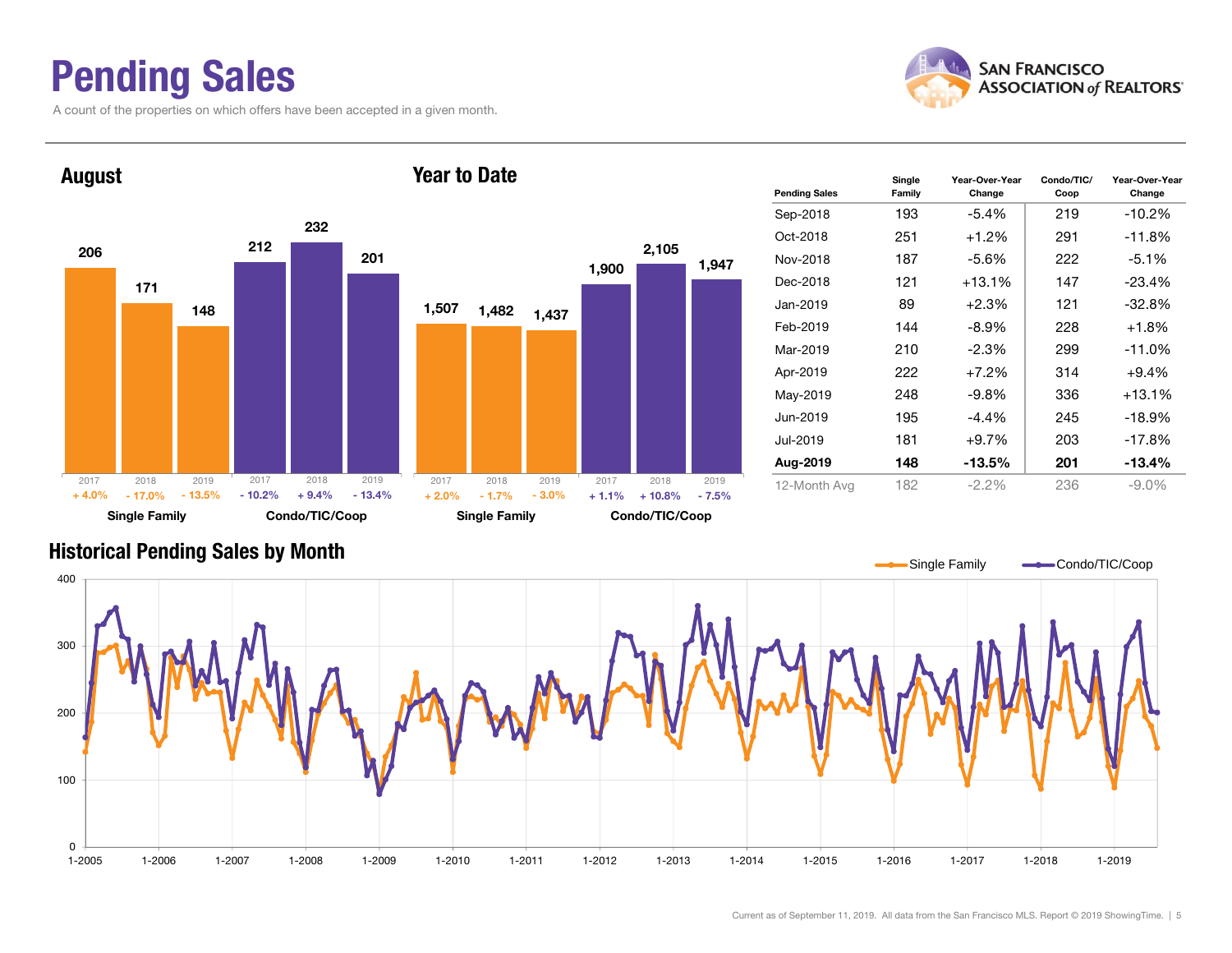## Sold Listings

A count of the actual sales that closed in a given month.





| <b>Sold Listings</b> | Single<br>Family | Year-Over-Year<br>Change | Condo/TIC/<br>Coop | Year-Over-Year<br>Change |
|----------------------|------------------|--------------------------|--------------------|--------------------------|
| Sep-2018             | 147              | -16.9%                   | 183                | $+4.6%$                  |
| Oct-2018             | 248              | $+6.0\%$                 | 293                | -5.8%                    |
| Nov-2018             | 220              | -10.2%                   | 264                | -5.0%                    |
| Dec-2018             | 160              | $+7.4%$                  | 194                | $-22.4%$                 |
| Jan-2019             | 100              | $+5.3%$                  | 114                | $-23.5%$                 |
| Feb-2019             | 113              | $+5.6\%$                 | 164                | $-18.8%$                 |
| Mar-2019             | 172              | $-14.0\%$                | 265                | -8.3%                    |
| Apr-2019             | 226              | $+18.9%$                 | 319                | $+7.8%$                  |
| May-2019             | 238              | -4.4%                    | 337                | $+8.0\%$                 |
| Jun-2019             | 190              | $-17.7%$                 | 263                | $-13.2\%$                |
| Jul-2019             | 214              | +11.5%                   | 242                | $-11.4%$                 |
| Aug-2019             | 166              | -13.1%                   | 202                | $-22.3%$                 |
| 12-Month Avg         | 183              | $-2.9%$                  | 237                | $-8.3\%$                 |

#### Historical Sold Listings by Month

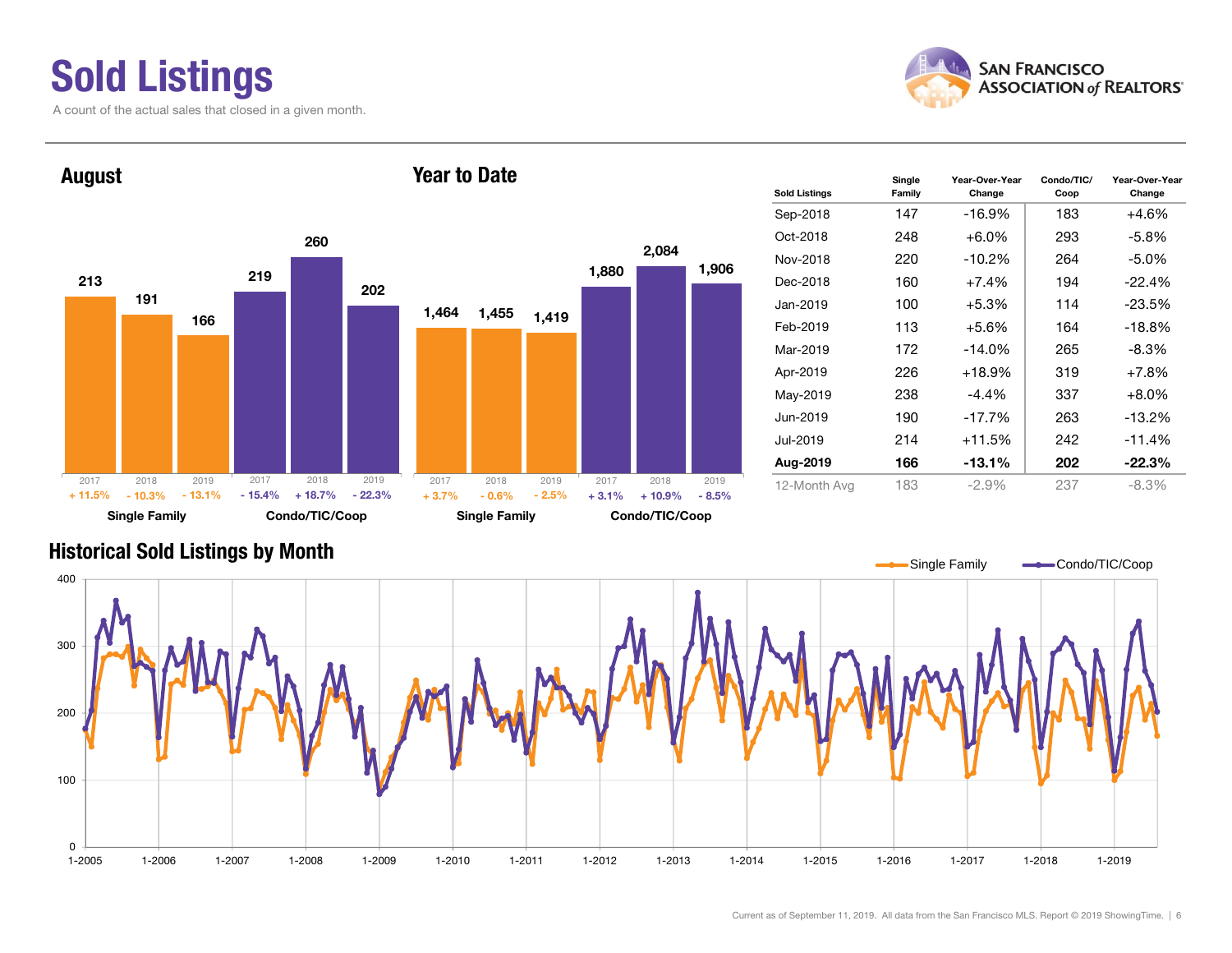#### Median Sales Price

Point at which half of the sales sold for more and half sold for less, not accounting for seller concessions, in a given month.

Year to Date



#### August



| <b>Median Sales Price</b> | Single<br>Family | Year-Over-Year<br>Change | Condo/TIC/<br>Coop | Year-Over-Year<br>Change |
|---------------------------|------------------|--------------------------|--------------------|--------------------------|
| Sep-2018                  | \$1,500,000      | +13.6%                   | \$1,150,000        | $+5.0%$                  |
| Oct-2018                  | \$1,600,000      | $+1.6%$                  | \$1,215,000        | $+6.6%$                  |
| Nov-2018                  | \$1,427,500      | $-4.5%$                  | \$1,193,625        | $-3.5%$                  |
| Dec-2018                  | \$1,492,500      | $+2.9%$                  | \$1,170,000        | $+4.5%$                  |
| Jan-2019                  | \$1,389,000      | $+4.4%$                  | \$1,040,000        | $-5.5%$                  |
| Feb-2019                  | \$1,500,000      | -11.8%                   | \$1,130,000        | $+4.1%$                  |
| Mar-2019                  | \$1,650,000      | $-2.2\%$                 | \$1,245,000        | $-0.4%$                  |
| Apr-2019                  | \$1,612,500      | $-2.2\%$                 | \$1,225,000        | $-2.0%$                  |
| May-2019                  | \$1,690,000      | $+4.4%$                  | \$1,245,000        | $-1.0%$                  |
| Jun-2019                  | \$1,750,000      | $+7.7%$                  | \$1,300,000        | +11.1%                   |
| Jul-2019                  | \$1,588,000      | $-2.4%$                  | \$1,222,444        | $+6.3%$                  |
| Aug-2019                  | \$1,602,500      | $+4.2%$                  | \$1,284,625        | $+4.1%$                  |
| 12-Month Avg*             | \$1,576,000      | +1.0%                    | \$1,202,401        | $+1.5%$                  |

#### Historical Median Sales Price by Month

\* Median Sales Price for all properties from September 2018 through August 2019. This is not the average of the individual figures above.

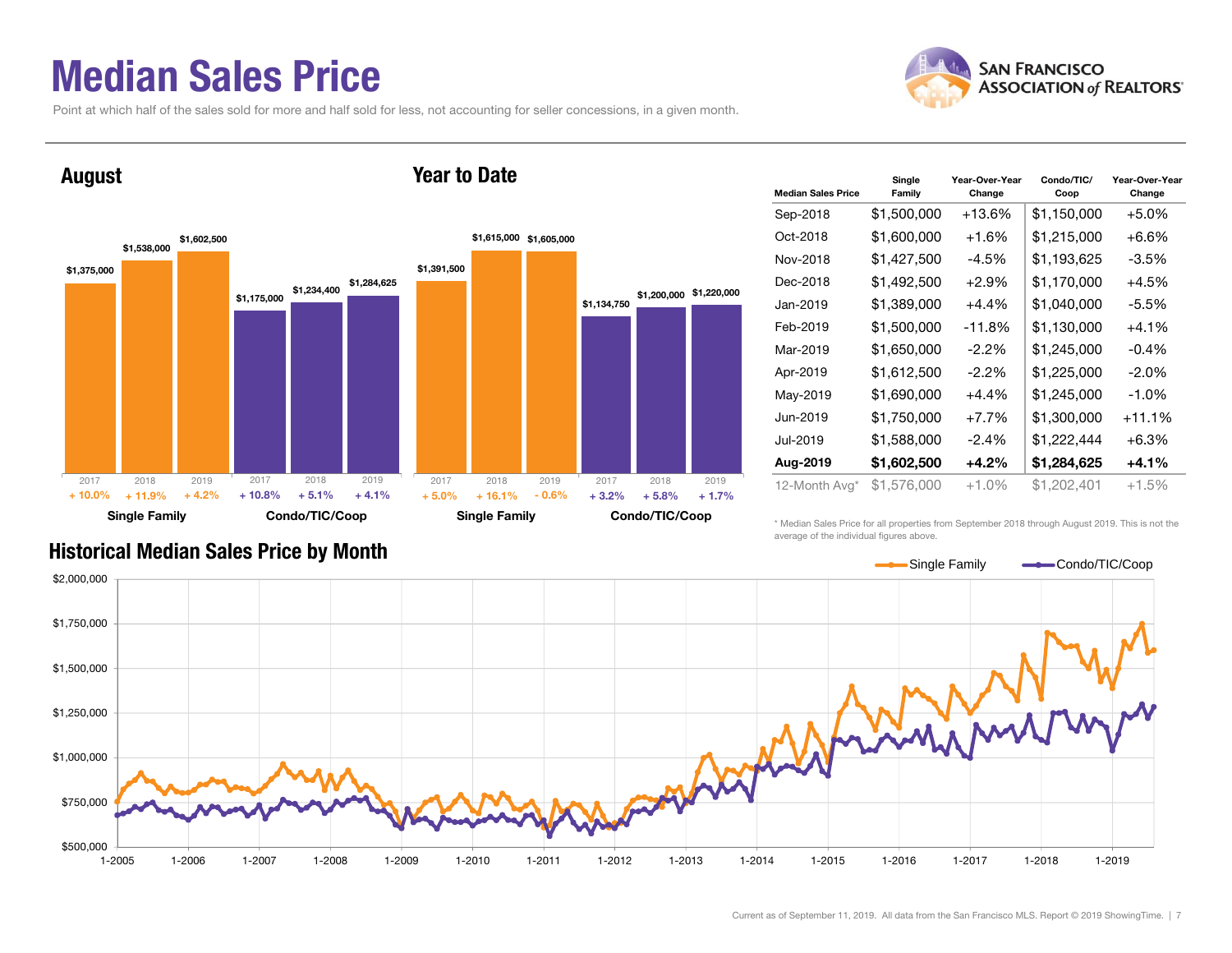#### Average Sales Price

Average sales price for all closed sales, not accounting for seller concessions, in a given month.



August



Year to Date

| Avg. Sales Price | Single<br>Family | Year-Over-Year<br>Change | Condo/TIC/<br>Coop | Year-Over-Year<br>Change |
|------------------|------------------|--------------------------|--------------------|--------------------------|
| Sep-2018         | \$1,818,786      | $+12.9%$                 | \$1,255,936        | $+3.2%$                  |
| Oct-2018         | \$2,152,125      | +7.5%                    | \$1,343,310        | +5.3%                    |
| Nov-2018         | \$1,864,335      | $+6.2%$                  | \$1,263,347        | $-8.9\%$                 |
| Dec-2018         | \$1,786,072      | $-6.4\%$                 | \$1,329,973        | $+5.2%$                  |
| Jan-2019         | \$1,751,963      | $-2.0\%$                 | \$1,177,310        | -10.9%                   |
| Feb-2019         | \$1,871,058      | -11.2%                   | \$1,363,140        | $+7.8%$                  |
| Mar-2019         | \$2,046,399      | $+5.0%$                  | \$1,335,673        | $-2.6%$                  |
| Apr-2019         | \$2,235,456      | $+2.3%$                  | \$1,363,254        | $+2.1%$                  |
| May-2019         | \$2,145,231      | $+6.2\%$                 | \$1,335,560        | $-4.5%$                  |
| Jun-2019         | \$2,148,466      | $+10.6%$                 | \$1,435,714        | $+7.3%$                  |
| Jul-2019         | \$1,970,277      | $+0.0\%$                 | \$1,313,207        | $+5.7%$                  |
| Aug-2019         | \$1,838,712      | $+1.5%$                  | \$1,391,927        | $+3.3%$                  |
| 12-Month Avg*    | \$1,999,304      | +4.0%                    | \$1,333,875        | $+1.1%$                  |

Historical Average Sales Price by Month

\* Avg. Sales Price for all properties from September 2018 through August 2019. This is not the average of the individual figures above.

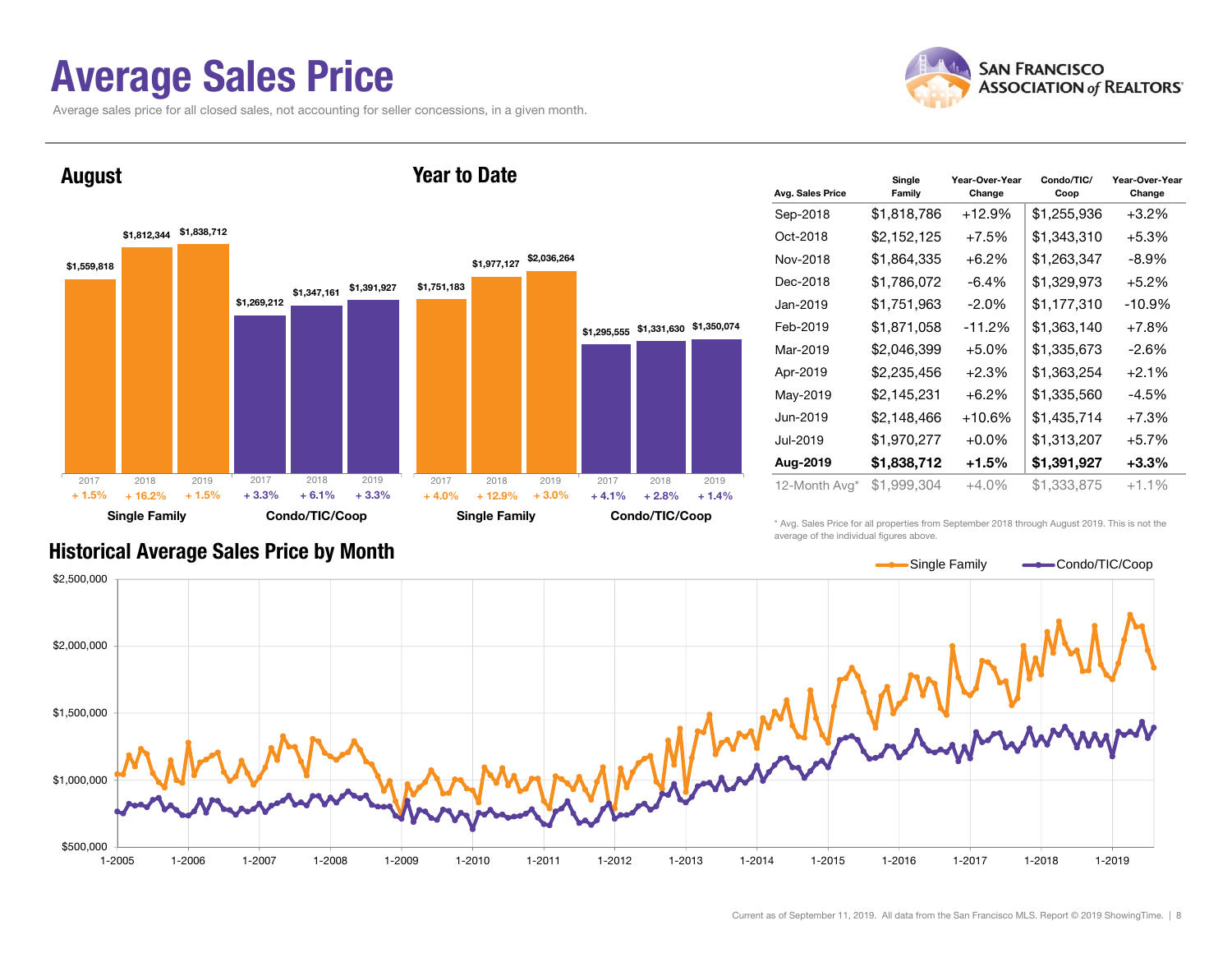### Days on Market Until Sale

Average number of days between when a property is listed and when an offer is accepted in a given month.





| Days on Market | Single<br>Family | Year-Over-Year<br>Change | Condo/TIC/<br>Coop | Year-Over-Year<br>Change |
|----------------|------------------|--------------------------|--------------------|--------------------------|
| Sep-2018       | 24               | $-14.3%$                 | 30                 | $-28.6%$                 |
| Oct-2018       | 24               | $+9.1%$                  | 27                 | $-12.9%$                 |
| Nov-2018       | 26               | $0.0\%$                  | 38                 | $+8.6%$                  |
| Dec-2018       | 33               | +17.9%                   | 44                 | $-2.2\%$                 |
| Jan-2019       | 39               | $+18.2%$                 | 55                 | $0.0\%$                  |
| Feb-2019       | 29               | $+31.8%$                 | 40                 | $+8.1%$                  |
| Mar-2019       | 26               | +18.2%                   | 35                 | +34.6%                   |
| Apr-2019       | 26               | $+44.4%$                 | 38                 | +46.2%                   |
| May-2019       | 22               | $+10.0\%$                | 29                 | $+7.4%$                  |
| Jun-2019       | 22               | $+22.2%$                 | 31                 | +14.8%                   |
| Jul-2019       | 23               | $+9.5%$                  | 32                 | $+3.2%$                  |
| Aug-2019       | 26               | +18.2%                   | 33                 | -8.3%                    |
| 12-Month Avg*  | 26               | $+13.3%$                 | 35                 | $+3.7%$                  |

#### Historical Days on Market Until Sale by Month

\* Days on Market for all properties from September 2018 through August 2019. This is not the average of the individual figures above.

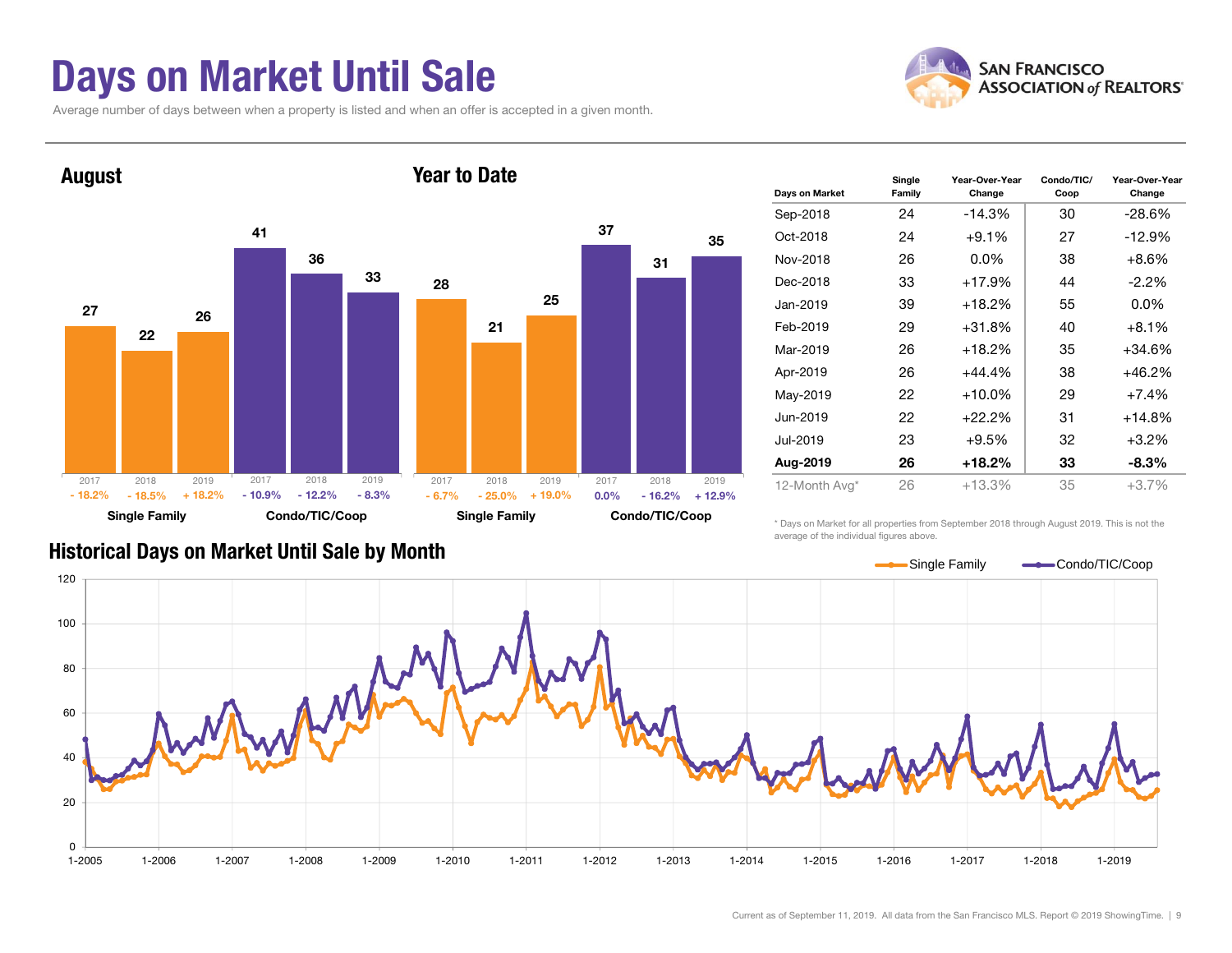### Inventory of Active Listings

The number of properties available for sale in active status at the end of a given month.





|  | <b>Historical Inventory of Active Listings by Month</b> |  |  |  |
|--|---------------------------------------------------------|--|--|--|
|--|---------------------------------------------------------|--|--|--|

| <b>Active Listings</b> | Single<br>Family | Year-Over-Year<br>Change | Condo/TIC/<br>Coop | Year-Over-Year<br>Change |
|------------------------|------------------|--------------------------|--------------------|--------------------------|
| Sep-2018               | 590              | $+35.9%$                 | 847                | $+12.0%$                 |
| Oct-2018               | 539              | $+33.7%$                 | 832                | $+20.9\%$                |
| Nov-2018               | 460              | $+42.0%$                 | 711                | +19.1%                   |
| Dec-2018               | 325              | $+45.1%$                 | 503                | $+21.2%$                 |
| Jan-2019               | 441              | $+38.7%$                 | 679                | +17.1%                   |
| Feb-2019               | 452              | $+28.8%$                 | 704                | $+7.2%$                  |
| Mar-2019               | 457              | $+15.7%$                 | 696                | $+6.3%$                  |
| Apr-2019               | 466              | $+7.9%$                  | 705                | $+0.1%$                  |
| May-2019               | 451              | $+11.4%$                 | 683                | $-5.7\%$                 |
| Jun-2019               | 451              | $+5.4%$                  | 645                | $-9.9\%$                 |
| Jul-2019               | 385              | $-16.3%$                 | 611                | $-6.9\%$                 |
| Aug-2019               | 368              | $-24.7%$                 | 537                | -19.7%                   |
| 12-Month Avg*          | 449              | $+15.5%$                 | 679                | $+4.3%$                  |

\* Active Listings for all properties from September 2018 through August 2019. This is not the average of the individual figures above.

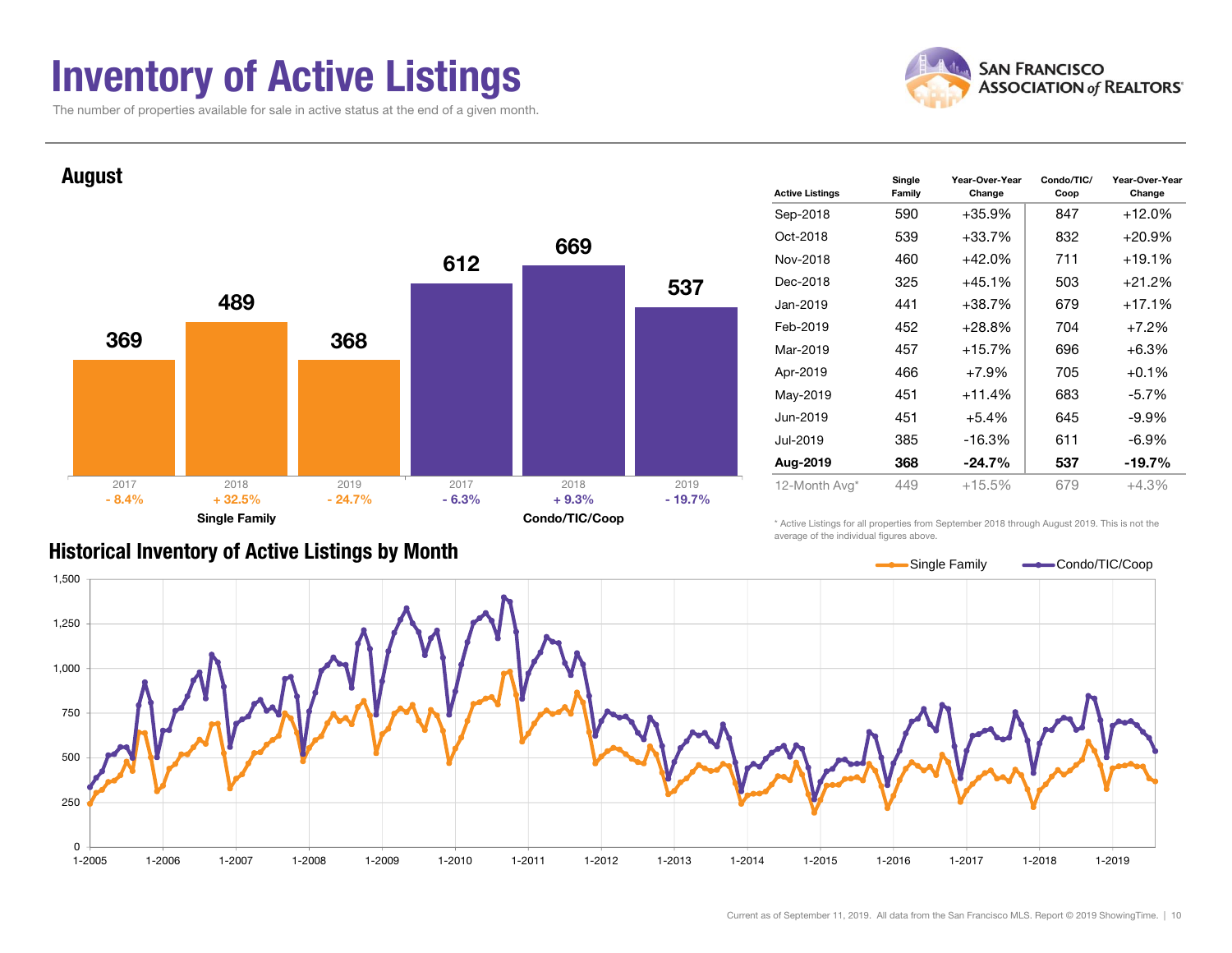### % of Properties Sold Over List Price

Percentage found when dividing the number of properties sold by properties sold over its original list price, not accounting for seller concessions.



| % of Properties<br>Sold Over List Price | Single<br>Family | Year-Over-Year<br>Change | Condo/TIC/<br>Coop | Year-Over-Year<br>Change |
|-----------------------------------------|------------------|--------------------------|--------------------|--------------------------|
| Sep-2018                                | 81.0%            | $-5.7%$                  | 63.4%              | $+19.4%$                 |
| Oct-2018                                | 82.7%            | -1.3%                    | 68.3%              | +2.6%                    |
| Nov-2018                                | 73.6%            | $-8.9\%$                 | 54.5%              | $-6.5%$                  |
| Dec-2018                                | 68.1%            | $-7.0\%$                 | 45.9%              | $-15.6%$                 |
| Jan-2019                                | 60.0%            | $-14.9%$                 | 41.2%              | $+22.6%$                 |
| Feb-2019                                | 77.9%            | $-3.1\%$                 | 53.0%              | $-10.0\%$                |
| Mar-2019                                | 73.3%            | -4.8%                    | 55.8%              | $-5.7%$                  |
| Apr-2019                                | 73.9%            | $-5.1%$                  | 55.2%              | $-17.1%$                 |
| May-2019                                | 79.8%            | $-5.8\%$                 | 65.0%              | $-3.8%$                  |
| Jun-2019                                | 81.1%            | $-8.2\%$                 | 64.6%              | $-5.4%$                  |
| Jul-2019                                | 82.7%            | $-3.2\%$                 | 70.7%              | $+11.5%$                 |
| Aug-2019                                | 82.5%            | $+2.4%$                  | 58.9%              | +2.1%                    |
| 12-Month Avg                            | 77.2%            | $-5.3%$                  | 59.4%              | $-2.0\%$                 |

#### Historical % of Properties Sold Over List Price by Month

\* % of Properties Sold Over List Price for all properties from September 2018 through August 2019. This is not the average of the individual figures above.



**SAN FRANCISCO ASSOCIATION of REALTORS'**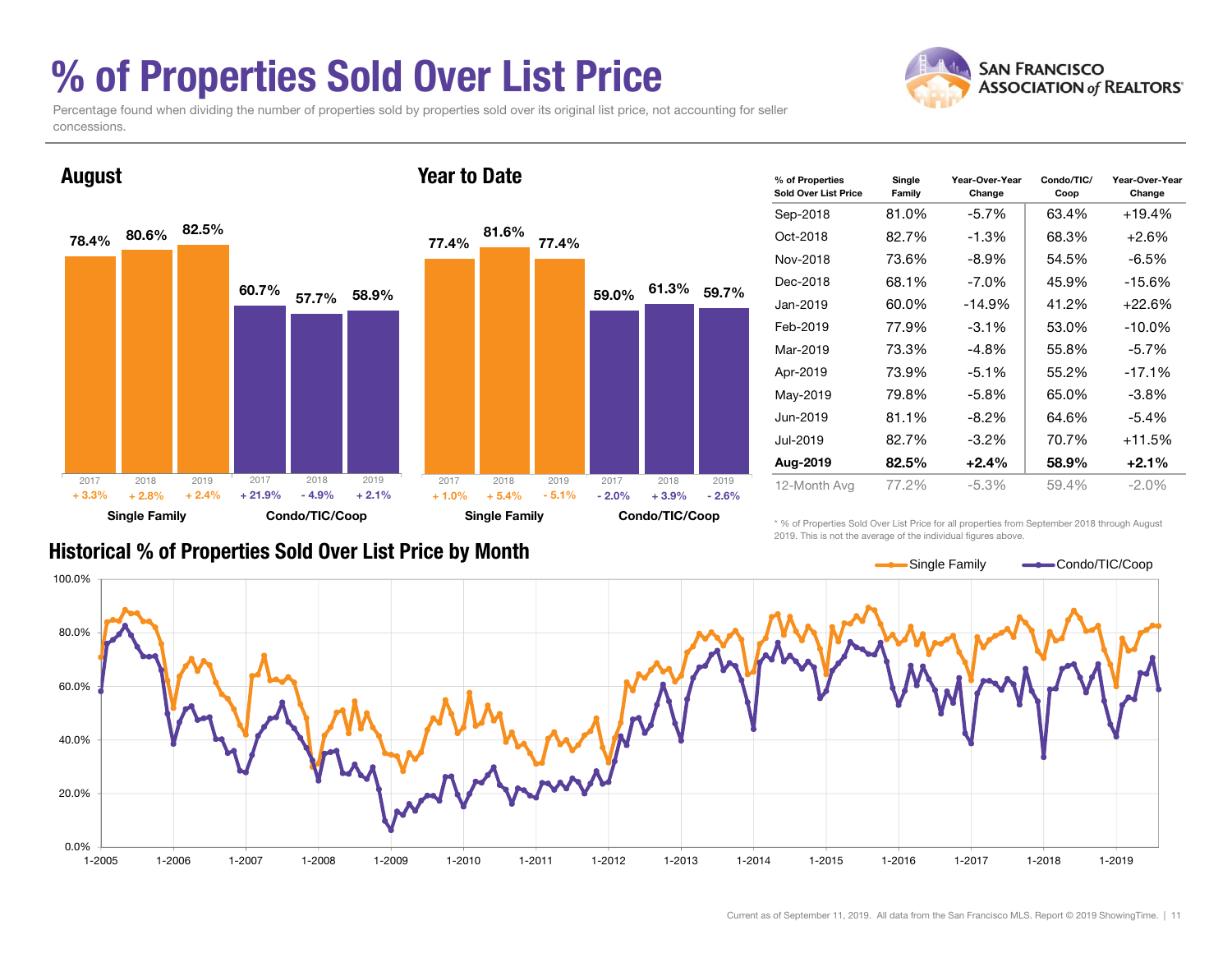### % of List Price Received



Percentage found when dividing a property's sales price by its most recent list price, then taking the average for all properties sold in a given month, not accounting for seller concessions.

August



| % of List Price<br>Received | Single<br>Family | Year-Over-Year<br>Change | Condo/TIC/<br>Coop | Year-Over-Year<br>Change |
|-----------------------------|------------------|--------------------------|--------------------|--------------------------|
| Sep-2018                    | 115.3%           | $-0.9%$                  | 106.5%             | $+1.6%$                  |
| Oct-2018                    | 114.0%           | $-1.4%$                  | 107.7%             | $+1.0%$                  |
| Nov-2018                    | 111.2%           | $-3.7\%$                 | 104.1%             | $-0.4%$                  |
| Dec-2018                    | 110.5%           | $-3.3\%$                 | 102.1%             | -1.6%                    |
| Jan-2019                    | 106.0%           | $-5.6\%$                 | 101.0%             | $-0.7\%$                 |
| Feb-2019                    | 112.6%           | $-2.8\%$                 | 104.2%             | $-0.9\%$                 |
| Mar-2019                    | 110.5%           | $-6.0\%$                 | 104.7%             | $-2.2\%$                 |
| Apr-2019                    | 112.4%           | $-5.8%$                  | 104.9%             | $-3.7%$                  |
| May-2019                    | 113.3%           | $-5.2\%$                 | 107.4%             | $-0.9\%$                 |
| Jun-2019                    | 115.3%           | $-4.0\%$                 | 107.3%             | $0.0\%$                  |
| Jul-2019                    | 115.4%           | $-1.5%$                  | 107.6%             | $+0.5%$                  |
| Aug-2019                    | 115.5%           | $+0.6\%$                 | 106.0%             | $+0.4%$                  |
| 12-Month Avg*               | 113.0%           | $-3.3%$                  | 105.6%             | $-0.6%$                  |

Historical % of List Price Received by Month

\* % of List Price Received for all properties from September 2018 through August 2019. This is not the average of the individual figures above.



#### Year to Date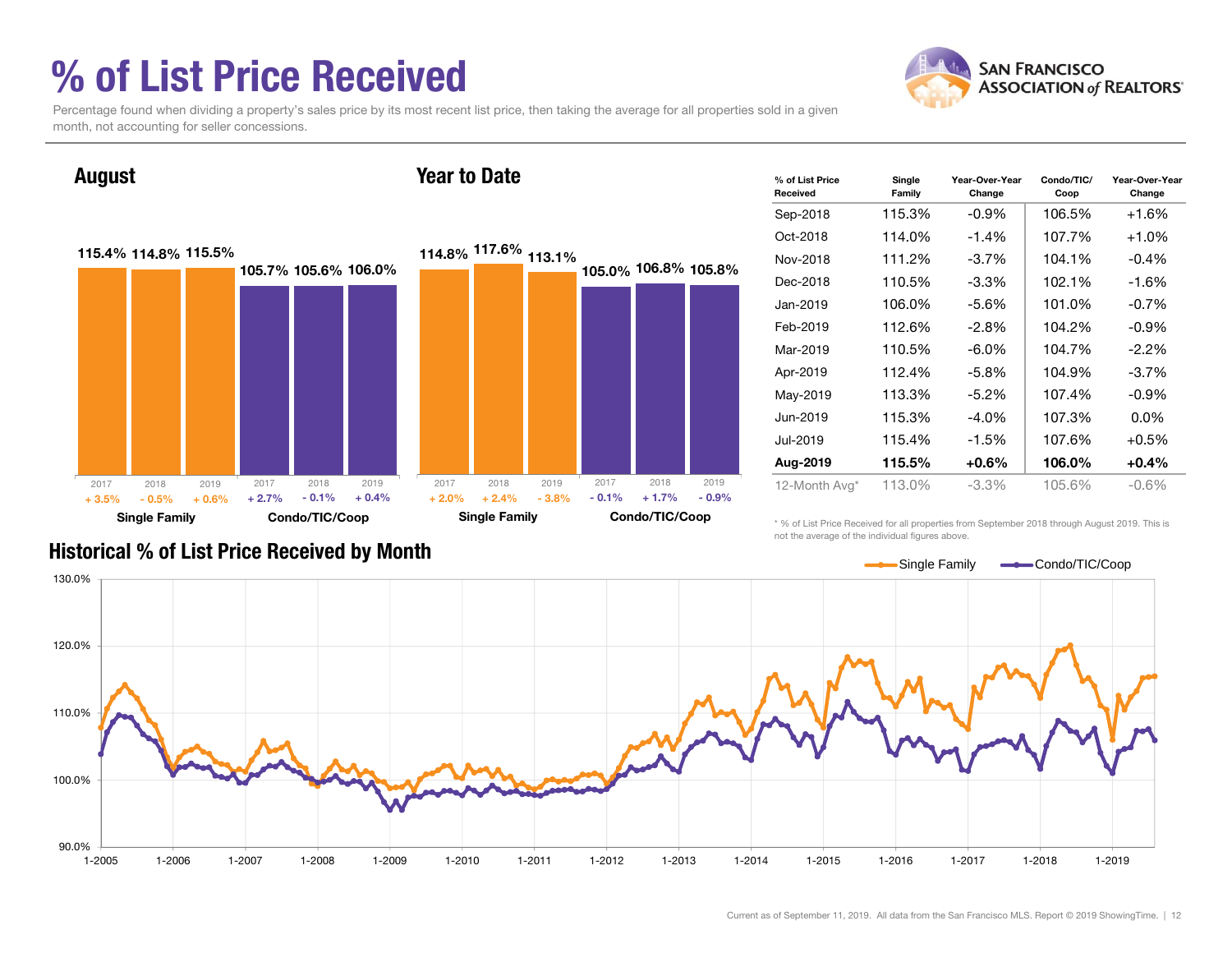## Housing Affordability Ratio

**SAN FRANCISCO ASSOCIATION of REALTORS'** 

This index measures housing affordability for the region. For example, an index of 120 means the median household income is 120% of what is necessary to qualify for the median-priced home under prevailing interest rates. A higher number means greater affordability.

Year to Date



August



| <b>Affordability Ratio</b> | Single<br>Family | Year-Over-Year<br>Change | Condo/TIC/<br>Coop | Year-Over-Year<br>Change |
|----------------------------|------------------|--------------------------|--------------------|--------------------------|
| Sep-2018                   | 31               | -20.5%                   | 47                 | -14.5%                   |
| Oct-2018                   | 28               | -12.5%                   | 41                 | $-21.2%$                 |
| Nov-2018                   | 32               | $-8.6\%$                 | 43                 | $-12.2%$                 |
| Dec-2018                   | 33               | $-5.7\%$                 | 48                 | $-9.4%$                  |
| Jan-2019                   | 35               | $-5.4\%$                 | 54                 | $+3.8\%$                 |
| Feb-2019                   | 33               | $+13.8%$                 | 51                 | $-3.8\%$                 |
| Mar-2019                   | 30               | +3.4%                    | 47                 | $+2.2%$                  |
| Apr-2019                   | 31               | $+6.9\%$                 | 48                 | $+6.7\%$                 |
| May-2019                   | 30               | $0.0\%$                  | 47                 | $+6.8%$                  |
| Jun-2019                   | 29               | $-3.3%$                  | 45                 | $-6.3%$                  |
| Jul-2019                   | 32               | +6.7%                    | 49                 | $0.0\%$                  |
| Aug-2019                   | 34               | +9.7%                    | 49                 | $+8.9\%$                 |
| 12-Month Avg*              | 31               | $+5.2%$                  | 32                 | $-0.5%$                  |

#### Historical Housing Affordability Ratio by Month

\* Affordability Ratio for all properties from September 2018 through August 2019. This is not the average of the individual figures above.

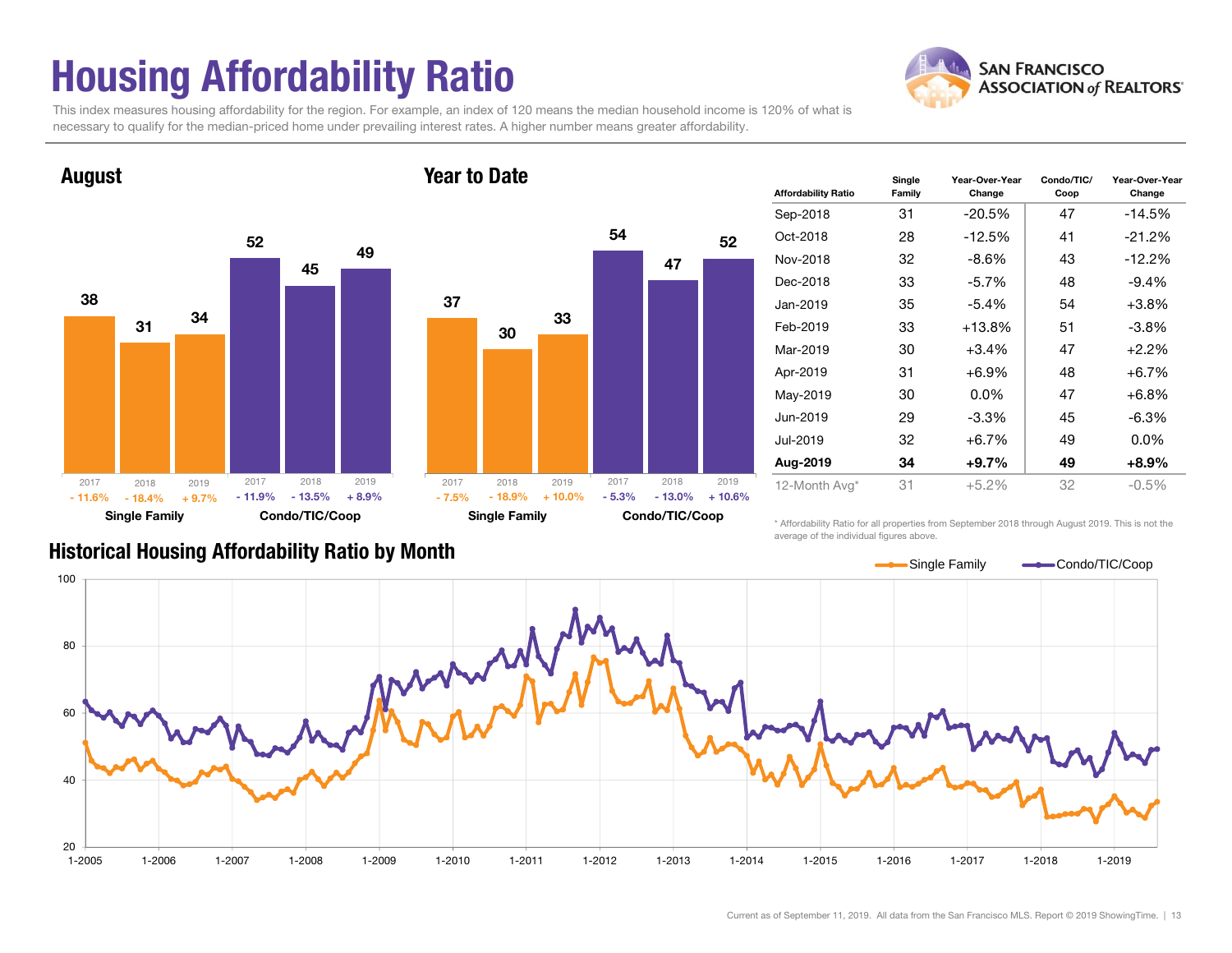### Months Supply of Inventory



The inventory of homes for sale at the end of a given month, divided by the average monthly pending sales from the last 12 months.



#### Historical Months Supply of Inventory by Month

\* Months Supply for all properties from September 2018 through August 2019. This is not the average of the individual figures above.

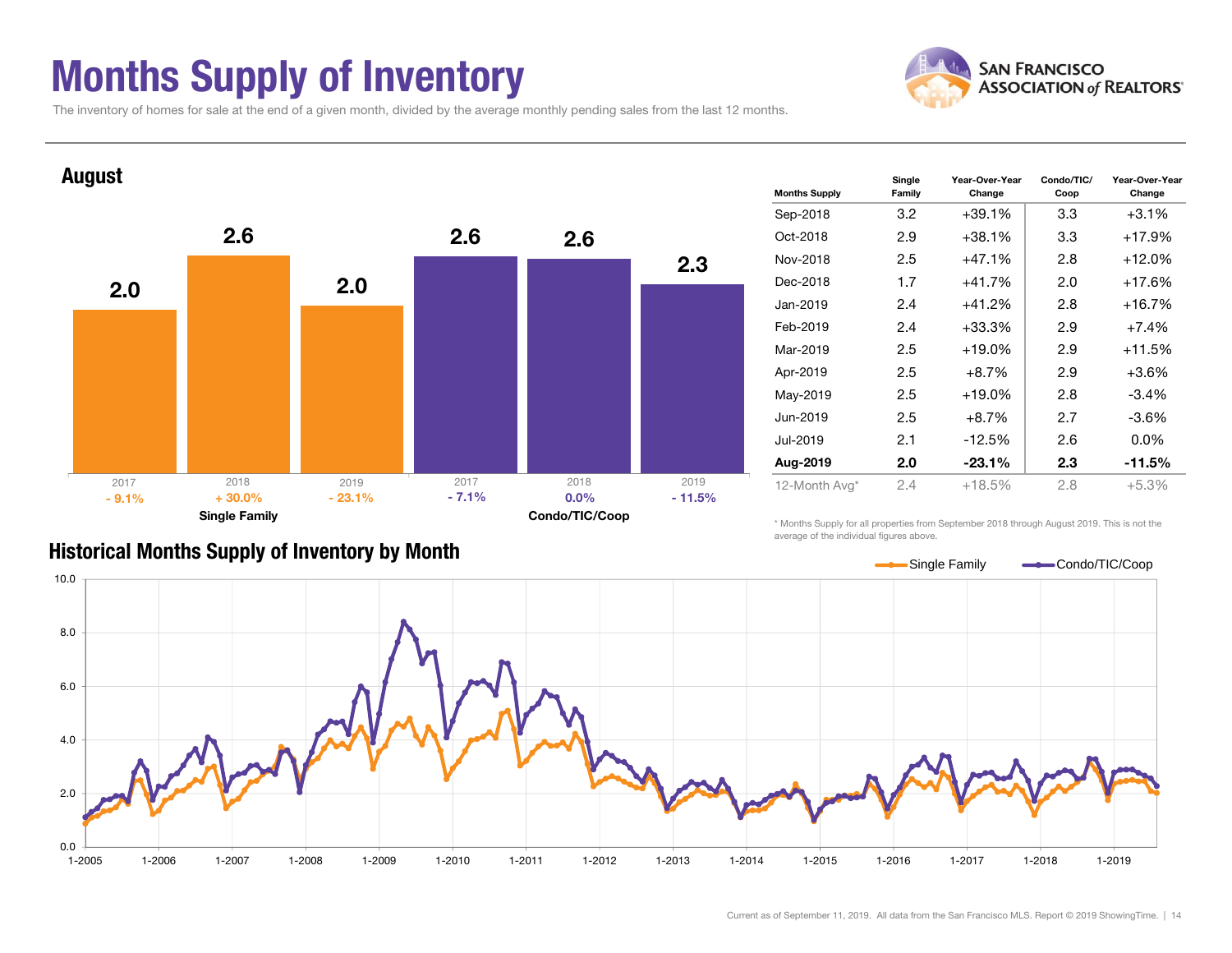### All Properties Activity Overview

Key metrics by report month and for year-to-date (YTD) starting from the first of the year.